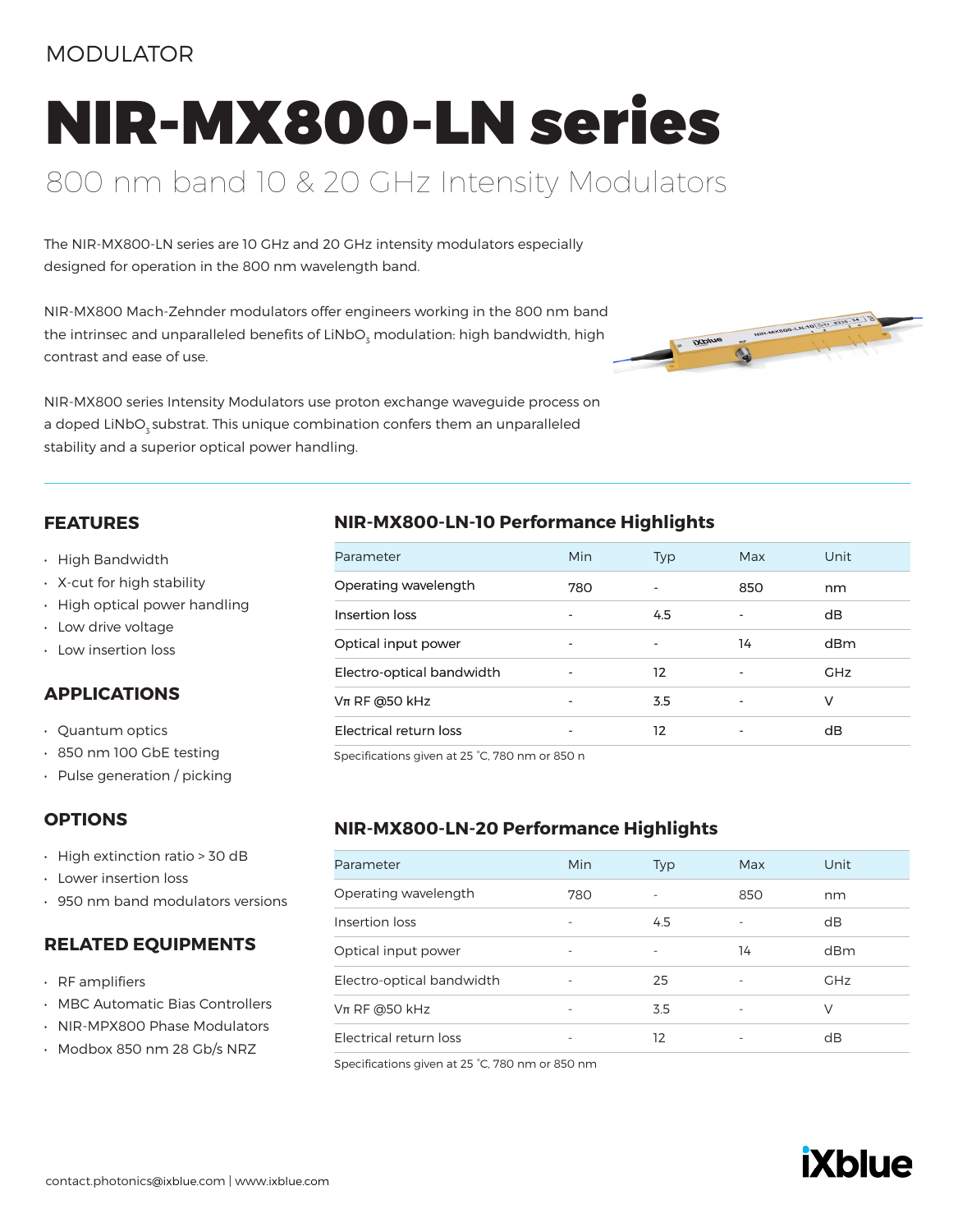NIR-MX800-LN-10 10 GHz Intensity Modulator

#### **Electrical Characteristics**

| Parameter                 | Symbol                      | Condition                 | Min                      | Typ   | Max                      | Unit       |
|---------------------------|-----------------------------|---------------------------|--------------------------|-------|--------------------------|------------|
| Electro-optical bandwidth | $S_{21}$                    | RF electrodes, from 2 GHz | 10                       | 12    | $\overline{\phantom{a}}$ | <b>GHz</b> |
| Ripple $S_{21}$           | $\Delta S_{21}$             | RF electrodes, f < 10 GHz | $\overline{\phantom{a}}$ | O.5   |                          | dB         |
| Electrical return loss    | $S_{11}$                    | RF electrodes             | $\overline{\phantom{a}}$ | $-12$ | -10                      | dB         |
| $Vπ$ RF @50 kHz           | $V\pi$ <sub>RF 50 kHz</sub> | RF electrodes             | $\overline{\phantom{a}}$ | 3.5   | 4.5                      | V          |
| $Vπ$ DC electrodes        | $V\pi_{DC}$                 | DC electrodes             | $\overline{\phantom{a}}$ | 3.5   | 4.5                      | V          |
| Impedance matching        | $Z_{\text{in-RF}}$          |                           | $\overline{\phantom{a}}$ | 50    | $\overline{\phantom{a}}$ | Ω          |
| DC input impedance        | $Z_{\text{in-DC}}$          | $\overline{\phantom{a}}$  | $\overline{\phantom{a}}$ |       | $\overline{\phantom{a}}$ | $M\Omega$  |

#### **Optical Characteristics**

| Parameter            | Symbol                   | Condition                                            | <b>Min</b>               | Typ                          | Max                      | Unit                     |
|----------------------|--------------------------|------------------------------------------------------|--------------------------|------------------------------|--------------------------|--------------------------|
| Crystal              | $\overline{\phantom{0}}$ | $\overline{\phantom{a}}$                             |                          | Lithium Niobate X-Cut Y-Prop |                          |                          |
| Operating wavelength | Λ                        | $\overline{\phantom{a}}$                             | 780                      | 800                          | 850                      | nm                       |
| Insertion loss       | IL                       | Without connectors                                   | $\overline{\phantom{m}}$ | 4.5                          | 5.5                      | dB                       |
| DC extinction ratio  | ER                       | Measured with narrow source<br>linewidth $<$ 200 MHz | - 20                     | 22                           | $\overline{\phantom{a}}$ | dB                       |
| Optical return loss  | ORL                      | ٠                                                    | $-40$                    | $-45$                        | $\overline{\phantom{a}}$ | dB                       |
| Chirp                | α                        | $\overline{\phantom{a}}$                             | $-0.1$                   | $\circ$                      | O.1                      | $\overline{\phantom{a}}$ |

All specifications given at 25 °C, 780 nm or 850 nm

#### **Absolute Maximum Ratings**

Stresses in excess of the absolute maximum ratings can cause permanent damage to the device. These are absolute stress ratings only. Functional operation of the device is not implied at these or any other conditions in excess of those given in the operational sections of the data sheet. Exposure to absolute maximum ratings for extended periods can adversely affect device reliability.

| Parameter             | Symbol     | <b>Min</b>               | Max   | Unit         |
|-----------------------|------------|--------------------------|-------|--------------|
| RF input power        | $EP_{in}$  | $\overline{\phantom{0}}$ | 28    | dBm          |
| <b>Bias Voltage</b>   | $V_{bias}$ | $-20$                    | $+20$ |              |
| Optical input power   | $OP_{in}$  | $\overline{\phantom{a}}$ | 14    | dBm          |
| Operating temperature | OT         | O                        | $+70$ | $^{\circ}C$  |
| Storage temperature   | ST         | -40                      | $+85$ | $^{\circ}$ C |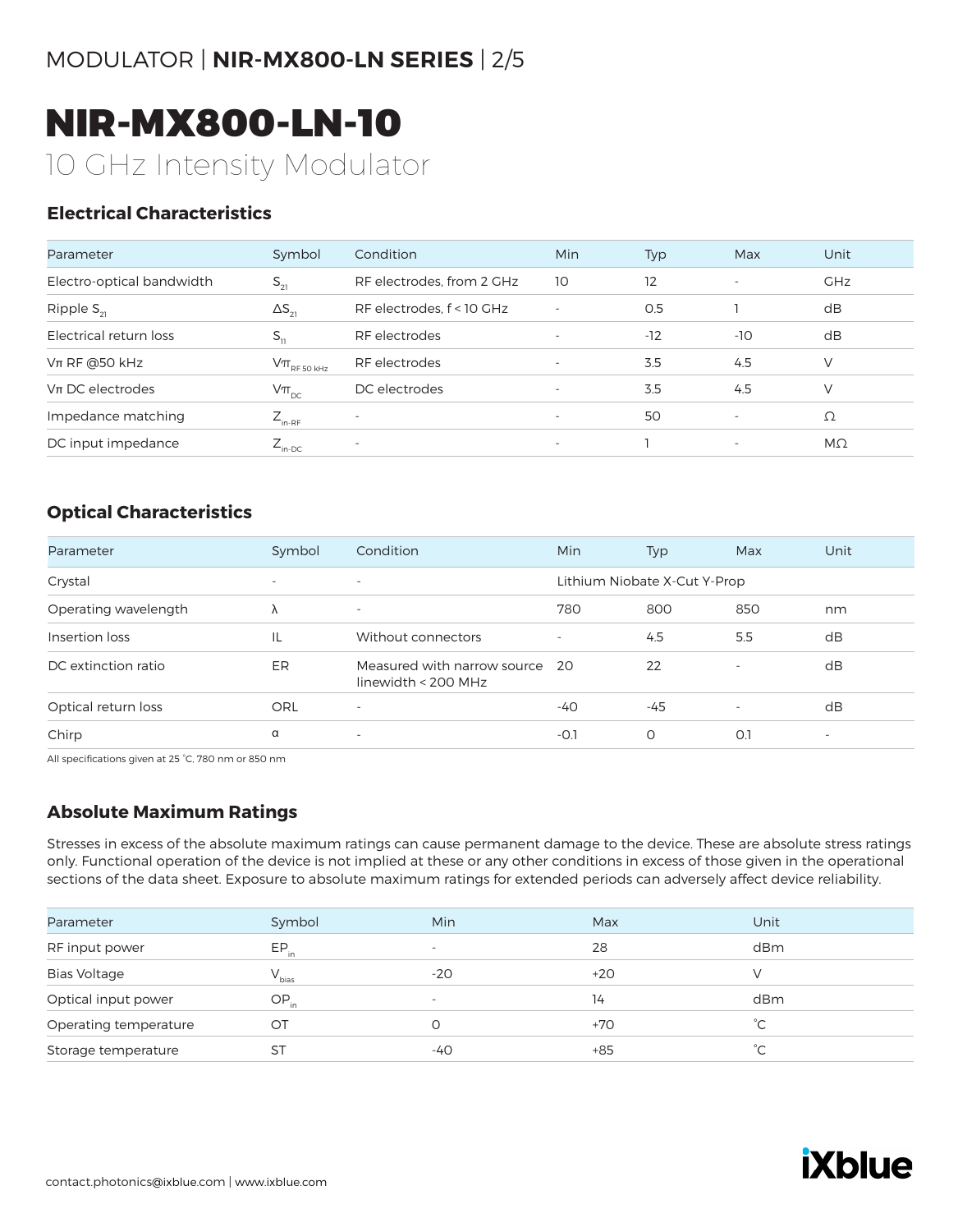NIR-MX800-LN-20 20 GHz Intensity Modulator

#### **Electrical Characteristics**

| Parameter                 | Symbol                                                                              | Condition                 | Min                      | Typ   | Max                      | Unit       |
|---------------------------|-------------------------------------------------------------------------------------|---------------------------|--------------------------|-------|--------------------------|------------|
| Electro-optical bandwidth | $S_{21}$                                                                            | RF electrodes, from 2 GHz | 20                       | 25    | $\overline{\phantom{a}}$ | <b>GHz</b> |
| Ripple $S_{21}$           | $\Delta S_{21}$                                                                     | RF electrodes, f < 20 GHz | $\overline{\phantom{a}}$ | 0.5   |                          | dB         |
| Electrical return loss    | $S_{11}$                                                                            | RF electrodes, f < 20 GHz | $\overline{\phantom{a}}$ | $-13$ | -10                      | dB         |
| $Vπ$ RF @50 kHz           | $\mathsf{V}\pi_{\scriptscriptstyle\mathrm{RF}\,50\,\scriptscriptstyle\mathrm{kHz}}$ | RF electrodes             | $\overline{\phantom{a}}$ | 3.5   | 4.5                      | $\vee$     |
| $Vπ$ DC electrodes        | $V\pi_{\text{pc}}$                                                                  | DC electrodes             | $\overline{\phantom{a}}$ | 3.9   | 4.5                      | $\vee$     |
| Impedance matching        | $Z_{_{\text{in-RF}}}$                                                               | $\overline{\phantom{a}}$  | $\overline{\phantom{a}}$ | 50    | $\overline{\phantom{a}}$ | Ω          |
| DC input impedance        | $Z_{\text{in-DC}}$                                                                  | $\overline{\phantom{a}}$  | $\overline{\phantom{a}}$ |       | $\overline{\phantom{a}}$ | MΩ         |

#### **Optical Characteristics**

| Parameter            | Symbol                   | Condition                                            | <b>Min</b>               | Typ                          | Max                      | Unit                     |
|----------------------|--------------------------|------------------------------------------------------|--------------------------|------------------------------|--------------------------|--------------------------|
| Crystal              | $\overline{\phantom{0}}$ | $\overline{\phantom{a}}$                             |                          | Lithium Niobate X-Cut Y-Prop |                          |                          |
| Operating wavelength | Λ                        | $\overline{\phantom{a}}$                             | 780                      | 800                          | 850                      | nm                       |
| Insertion loss       | IL                       | Without connectors                                   | $\overline{\phantom{m}}$ | 4.5                          | 5.5                      | dB                       |
| DC extinction ratio  | ER                       | Measured with narrow source<br>linewidth $<$ 200 MHz | - 20                     | 22                           | $\overline{\phantom{a}}$ | dB                       |
| Optical return loss  | ORL                      | ٠                                                    | $-40$                    | $-45$                        | $\overline{\phantom{a}}$ | dB                       |
| Chirp                | α                        | $\overline{\phantom{a}}$                             | $-0.1$                   | $\circ$                      | O.1                      | $\overline{\phantom{a}}$ |

All specifications given at 25 °C, 780 nm or 850 nm

#### **Absolute Maximum Ratings**

Stresses in excess of the absolute maximum ratings can cause permanent damage to the device. These are absolute stress ratings only. Functional operation of the device is not implied at these or any other conditions in excess of those given in the operational sections of the data sheet. Exposure to absolute maximum ratings for extended periods can adversely affect device reliability.

| Parameter             | Symbol     | <b>Min</b>               | Max   | Unit         |
|-----------------------|------------|--------------------------|-------|--------------|
| RF input power        | $EP_{in}$  | $\overline{\phantom{0}}$ | 28    | dBm          |
| <b>Bias Voltage</b>   | $V_{bias}$ | $-20$                    | $+20$ |              |
| Optical input power   | $OP_{in}$  | $\overline{\phantom{a}}$ | 14    | dBm          |
| Operating temperature | OT         | O                        | $+70$ | $^{\circ}C$  |
| Storage temperature   | ST         | -40                      | $+85$ | $^{\circ}$ C |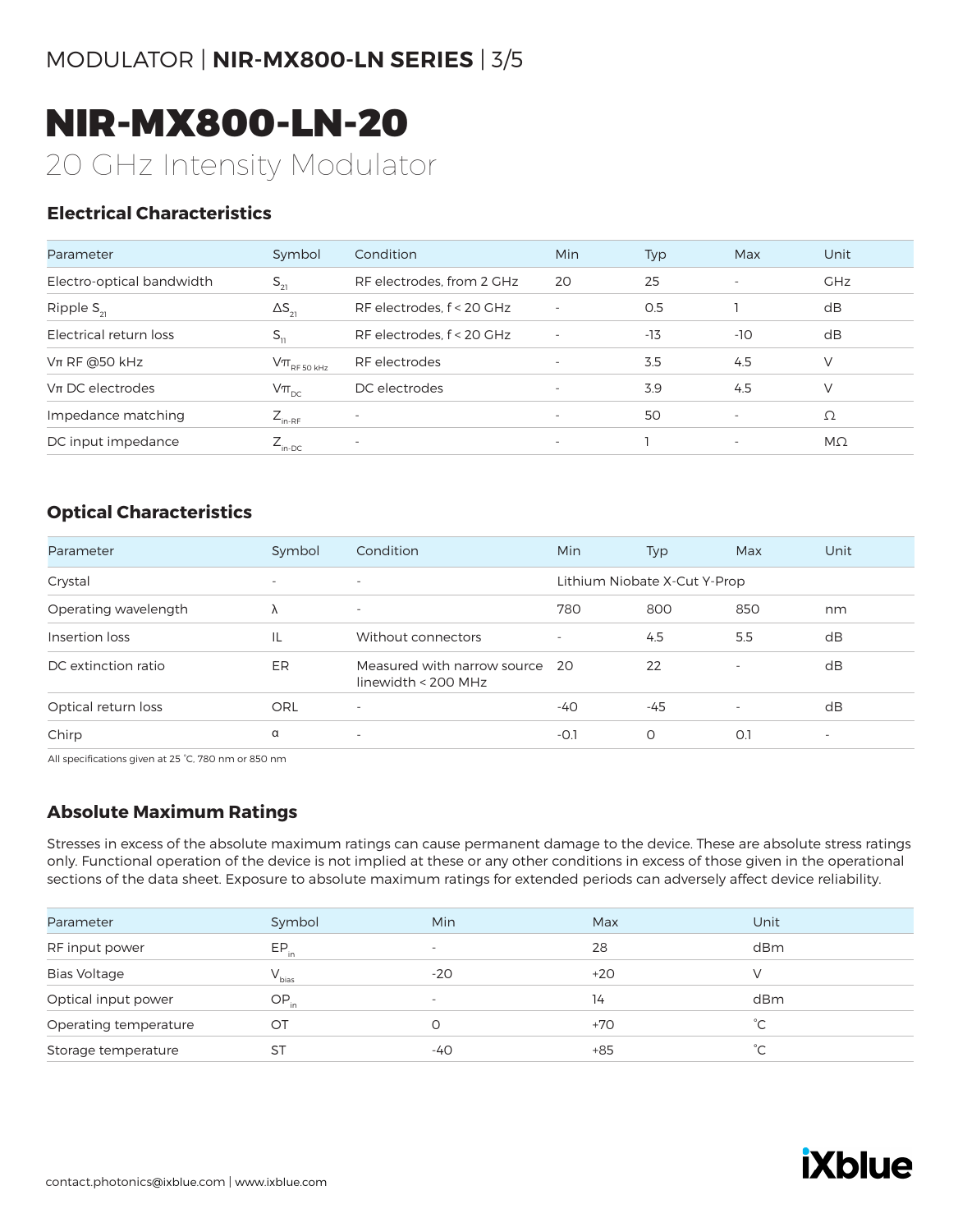# MODULATOR | **NIR-MX800-LN SERIES** | 4/5

# NIR-MX800-LN-10 & 20

#### NIR-MX800-LN-10 Typical  $S_{21}$  Curve

-20 -15 -10 -5  $\mathbf 0$ 5 0 2 4 6 8 10 12 14  $S_{21}$  (dB) Frequency (GHz)

NIR-MX800-LN-20 Typical  $S_{21}$  Curve







NIR-MX800-LN-10 Typical  $S_{11}$  Curve



## NIR-MX800-LN-20 Typical  $S_{11}$  Curve



#### Stability with Time and Temperature